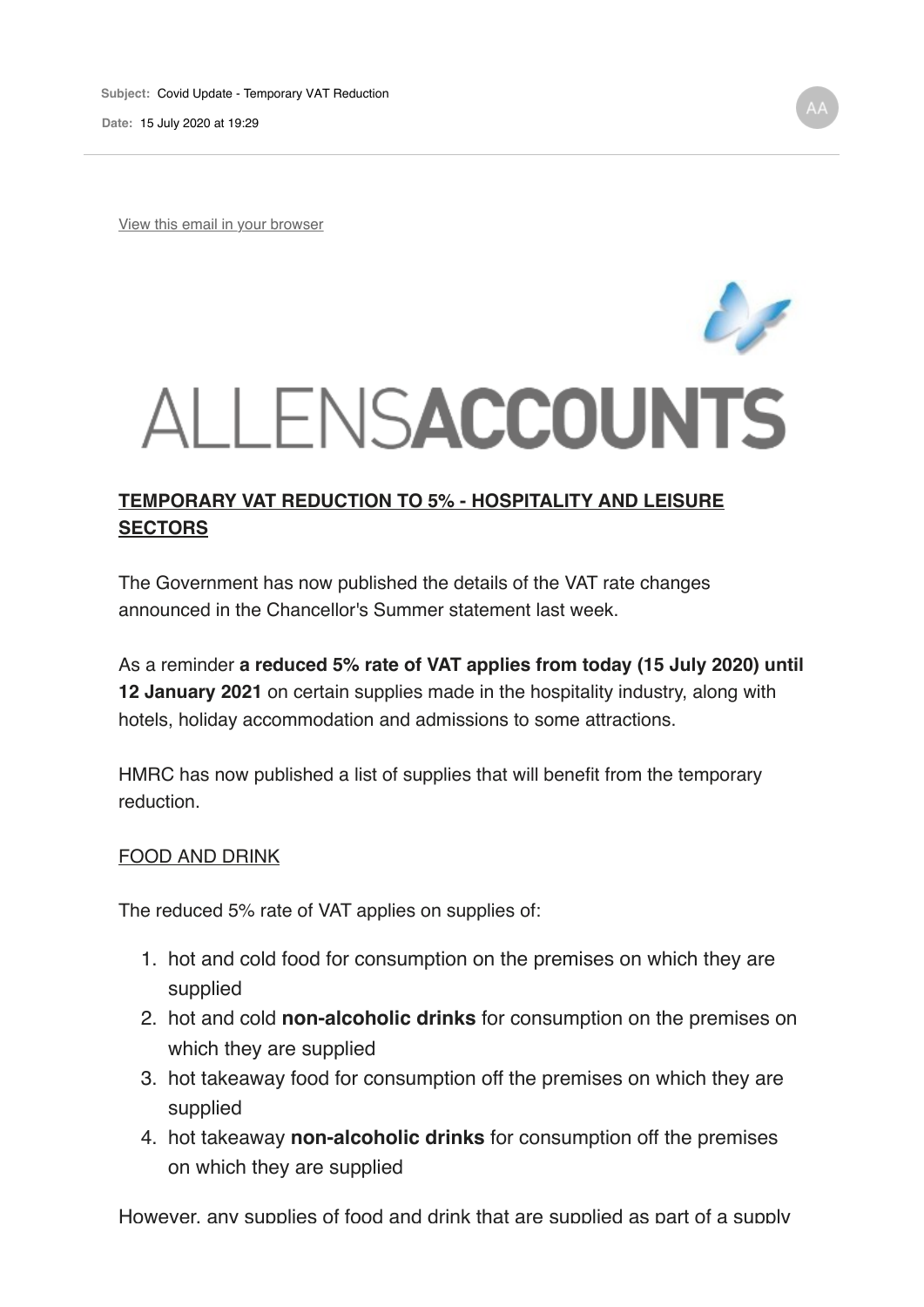However, any supplies of food and drink that are supplied as part of a supply of catering services for consumption off-premises remain standard rated.

The intention is that supplies of food and drink to the public that would otherwise attract VAT at 20% will now, temporarily, be taxable at the reduced 5% rate in an effort to kickstart the economy.

Full details may be found at:

https://www.gov.uk/guidance/catering-takeaway-food-and-vat-notice-7091

# HOTELS AND SIMILAR ACCOMMODATION

The reduced 5% rate of VAT applies to:

- 1. supplies of sleeping accommodation in a hotel or similar establishment
- 2. certain supplies of holiday accommodation
- 3. fees for caravan pitches and associated facilities
- 4. fees for tent pitches or camping facilities

Full details may be found at:

https://www.gov.uk/guidance/hotels-holiday-accommodation-and-vat-notice-7093

One notable exception to the rule is admission to sporting events which remain

# ADMISSIONS TO ATTRACTIONS

The reduced 5% rate of VAT applies on entrance to:

- Theatres
- Circuses
- Fairs
- Amusement parks
- Concerts
- Museums
- Zoos
- Cinemas
- Exhibitions
- Similar cultural events and facilities